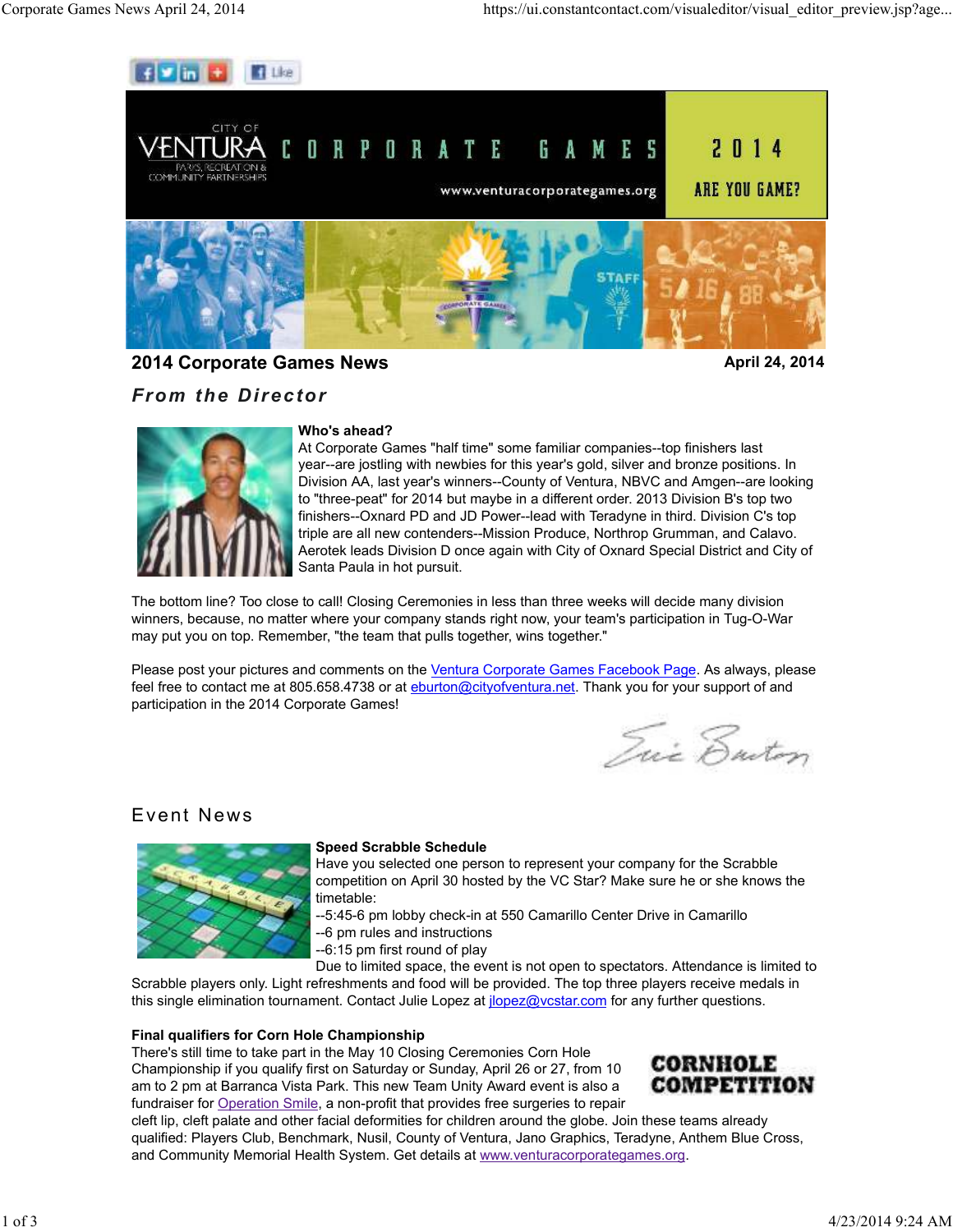#### **Biggest ever CG 5K Run**

A big "thank you" goes to Vendurance Sports timing services for hosting Corporate Games largest ever 5K Run events on April 9 & 16. More than 1400 registered online and over 1000 runners actually participated. Results are posted online:

4/9 Divisions B & C 4/16 Divisions AA & D



**Stay in the Games all summer long**  Keep that Corporate Games glow going and register your company



team in the City of Ventura Adult Sports Summer Leagues for ages 16 years to adult by May 29 for Men's Basketball, Six-A-Side Soccer (coed, men, men 35+), Softball (coed, men, men 40+, church coed, church men) and volleyball (coed, men, women).Olivas Links has beginning golf lessons for all ages, women,

family and friends and even a "Golf & a Movie Night" on August 13 plus the annual Aera Ventura Police Activities League benefit golf tournament on June 6. Don't miss our returning special events: the Sea-to-Shore Adventure Race (two partners: one swims, one runs, both kayak around the pier) on May 17 (youth 12-17 division and adult division); and the Softball Tournament Series continues for men's and coed recreational teams on July 12-13. Individuals looking for a team may call 658-4743 to place their name on a list. Get more info and rosters at http://www.teamsideline.com/ventura or www.cityofventura.net/adultsports

#### **Community Service Project last call!**

Don't miss out on a final Community Service Project opportunity to score points for the JD Probasco Team Unity Award at Ventura Harbor Wetlands on Saturday, May 3. Get more information and sign up here. And if your company has already completed its Community Service Project please be sure send in the handy online Volunteer Tracking Form. Simply copy this document to your desktop, fill it in, save it again and email it to ljohnson@cityofventura.net to ensure your team receives credit points. Thanks!





#### **Corporate Games Closing Ceremonies**

Our Games conclude on May 10th with the ever popular Tug-O-War, Sandcastle Contest and Corn Hole Championships. Join us for a day of fun at the Harbor Cove Beach from 9 am until 2:30 pm when final awards for Overall Team and JD Probasco Team Unity Award winners will be presented. Parking is limited so hop on our Shuttle Bus service from Four Points Sheraton Express parking lot every 15 minutes.

# Coordinator Information

## **Volunteer Dealers Needed For Texas Hold'em**

We need volunteer dealers for the Texas Hold'em Tournament on Wednesday, May 7, at the Four Points Sheraton on Harbor Blvd., Ventura. Experienced dealers may choose to work between the 6-8 pm or 8-10 pm shift. Please e-mail your availability to Bruce Smith at chargercoach33@yahoo.com or Roy Saquing at rsaquing@decker.com.



## **Corporate Games Photography Contest**

Send us your ten best shots (group, action, sportsmanship and vintage). Complete details here.

## **T-Shirt Contest**

Teams interested in winning the JD Probasco Team Spirit Award must (A) attend Opening and Closing Ceremonies, (B) participate in the Corn Hole, Tug-O-War and Sandcastle Contests, and (C) submit a design for the T-Shirt Contest. Your company design must (1) include both the Corporate Games Torch Logo and Theme (Are you Game?), (2) depict what your company represents and 3) exemplify the spirit of the Games. Teams may select any vendor of their choice for their t-shirt designs but click the links below tp display flyers of "special offers" that three vendors have created for Corporate Games: